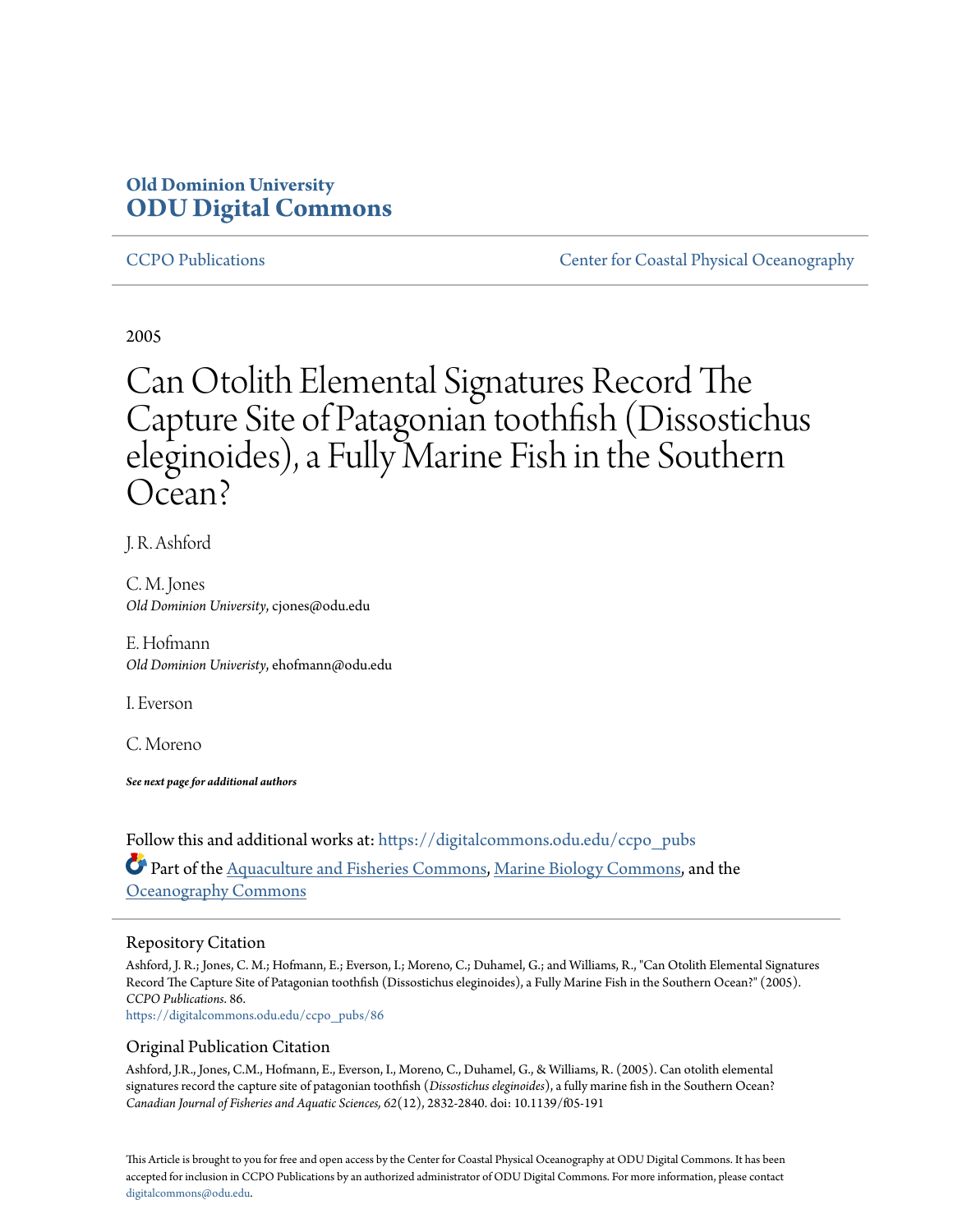#### **Authors**

J. R. Ashford, C. M. Jones, E. Hofmann, I. Everson, C. Moreno, G. Duhamel, and R. Williams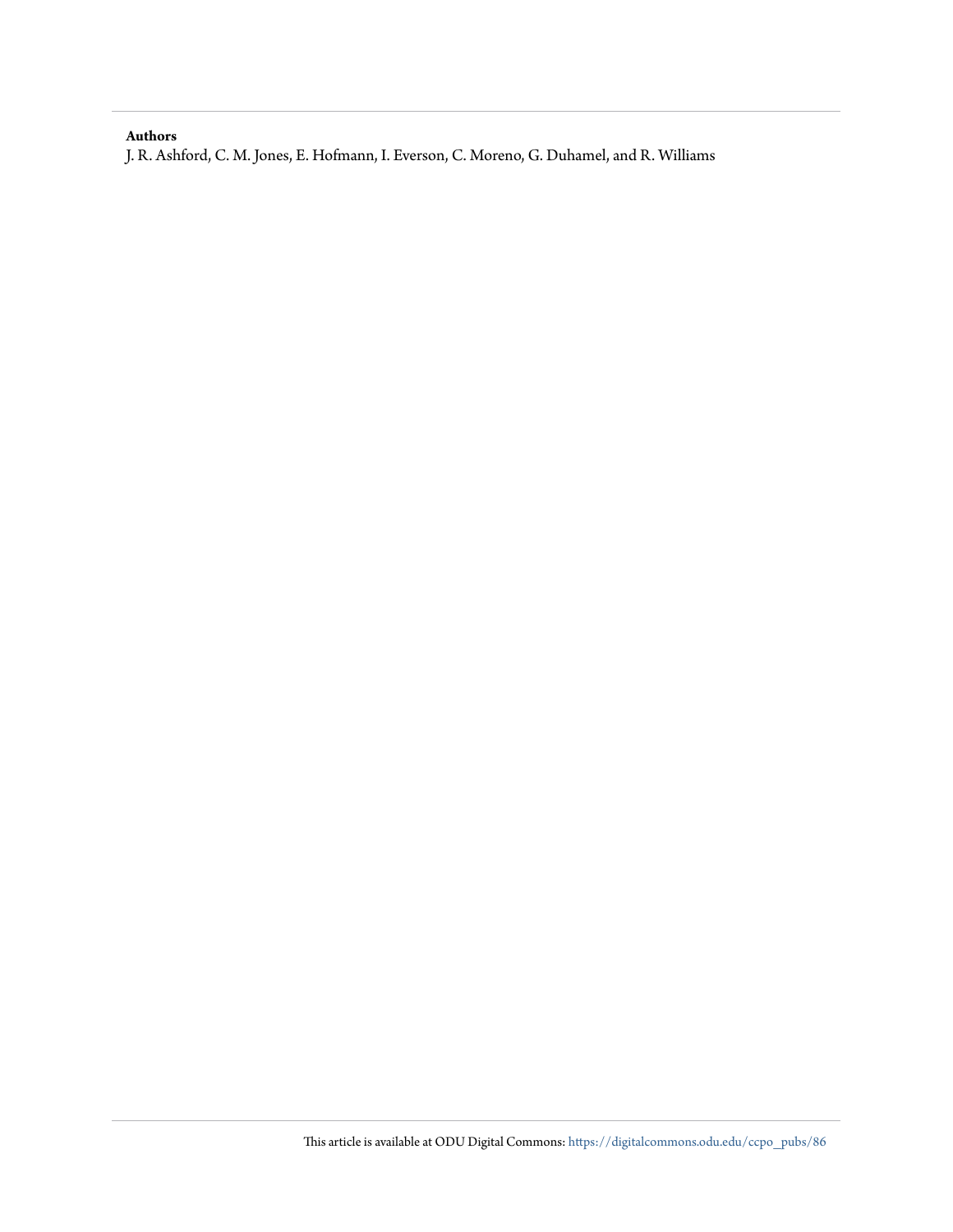## **Can otolith elemental signatures record the capture site of Patagonian toothfish (***Dissostichus eleginoides)***, a fully marine fish in the Southern Ocean?**

**J.R. Ashford, C.M. Jones, E. Hofmann, I. Everson, C. Moreno, G. Duhamel, and R. Williams**

**Abstract:** Otolith chemistry has been successfully used to reconstruct the environmental history experienced by estuarine-dependent teleost fish, including movement between estuaries and coastal areas. However, application has been more limited in species exposed exclusively to oceanic waters, where gradients in physical and chemical properties are less extreme. To test whether otolith elemental signatures record spatial information in an oceanic species, we sampled otoliths from Patagonian toothfish (*Dissostichus eleginoides*) and used an inductively coupled plasma mass spectrometer (ICP-MS) coupled to a laser ablation system to target the outer otolith edges corresponding to the period immediately before capture. Using multivariate analysis of variance and multivariate discriminant analysis, we found that edge signatures discriminated toothfish by geographic region with near complete success: only 5% of fish caught off South America and in the Antarctic were misclassified to sampling areas in the other region. Moreover, edge signatures showed strong differences between sampling areas within each region: fish captured off South America classified to sampling areas therein with 79%–84% success, and Antarctic fish classified to sampling areas therein with 50%– 67% success. These results compare favourably with rates of classification for estuarine-dependent fish, demonstrating that otolith elemental signatures can discriminate the geographic provenance of oceanic and estuarine-dependent fish.

**Résumé :** La chimie des otolithes permet de retracer avec succès le passé environnemental des poissons téléostéens qui dépendent des estuaires et, en particulier, leurs déplacements entre les estuaires et les milieux côtiers. La méthode est cependant plus rarement utilisée chez les espèces qui sont exposées exclusivement aux eaux de l'océan, car les gradients des propriétés physiques et chimiques y sont moins marqués. Afin de vérifier si les signatures des éléments dans les otolithes enregistrent des renseignements de nature spatiale chez une espèce océanique, nous avons prélevé des otolithes de la légine australe (*Dissostichus eleginoides*) et nous avons utilisé un spectromètre de masse à plasma inductif (ICP-MS) couplé à un système d'ablation laser pour cibler les couches externes des otolithes qui correspondent à la période qui précède immédiatement la capture. Une analyse de variance multidimensionnelle et une analyse discriminante multidimensionnelle démontrent que les signatures sur les couches externes permettent de discriminer les otolithes d'après la région géographique avec un succès presque complet; seuls 5 % des poissons capturés au large de l'Amérique du Sud et dans l'Antarctique sont mal classifiés dans des zones d'échantillonnage de l'autre région. De plus, les signatures des couches externes indiquent de fortes différences entre les zones d'échantillonnage de chacune des régions : les poissons récoltés au large de l'Amérique du Sud sont placés à 79–84 % dans des zones d'échantillonnage de la région et ceux de l'Antarctique à 50–67 % dans des zones d'échantillonnage de cette région. Ces résultats se comparent avantageusement aux taux de classification obtenus chez les poissons associés aux estuaires, ce qui démontre que les signatures des éléments dans les otolithes permettent de reconnaître l'origine géographique des poissons océaniques aussi bien que celle des poissons estuariens.

[Traduit par la Rédaction]

Received 11 October 2004. Accepted 27 May 2005. Published on the NRC Research Press Web site at http://cjfas.nrc.ca on 9 November 2005.

**J.R. Ashford<sup>1</sup> and C.M. Jones.** Center for Quantitative Fisheries Ecology, Old Dominion University, Norfolk, VA 23529, USA. **E. Hofmann.** Center for Coastal Physical Oceanography, Old Dominion University, Norfolk, VA 23529, USA.

- **G. Duhamel.** Museum National d'Histoire Naturelle, 43 Rue Cuvier, 75231 Paris CEDEX 05, France.
- **R. Williams.** Antarctic Division, Channel Highway, Kingston, Tasmania 7050, Australia.

1 Corresponding author (e-mail: jashford@odu.edu).

J18349

**I. Everson.** Environmental Sciences Research Centre, School of Applied Sciences, Anglia Polytechnic University, East Road, Cambridge, UK.

**C. Moreno.** Instituto de Ecología y Evolución, Universidad Austral de Chile, Valdivia, Chile.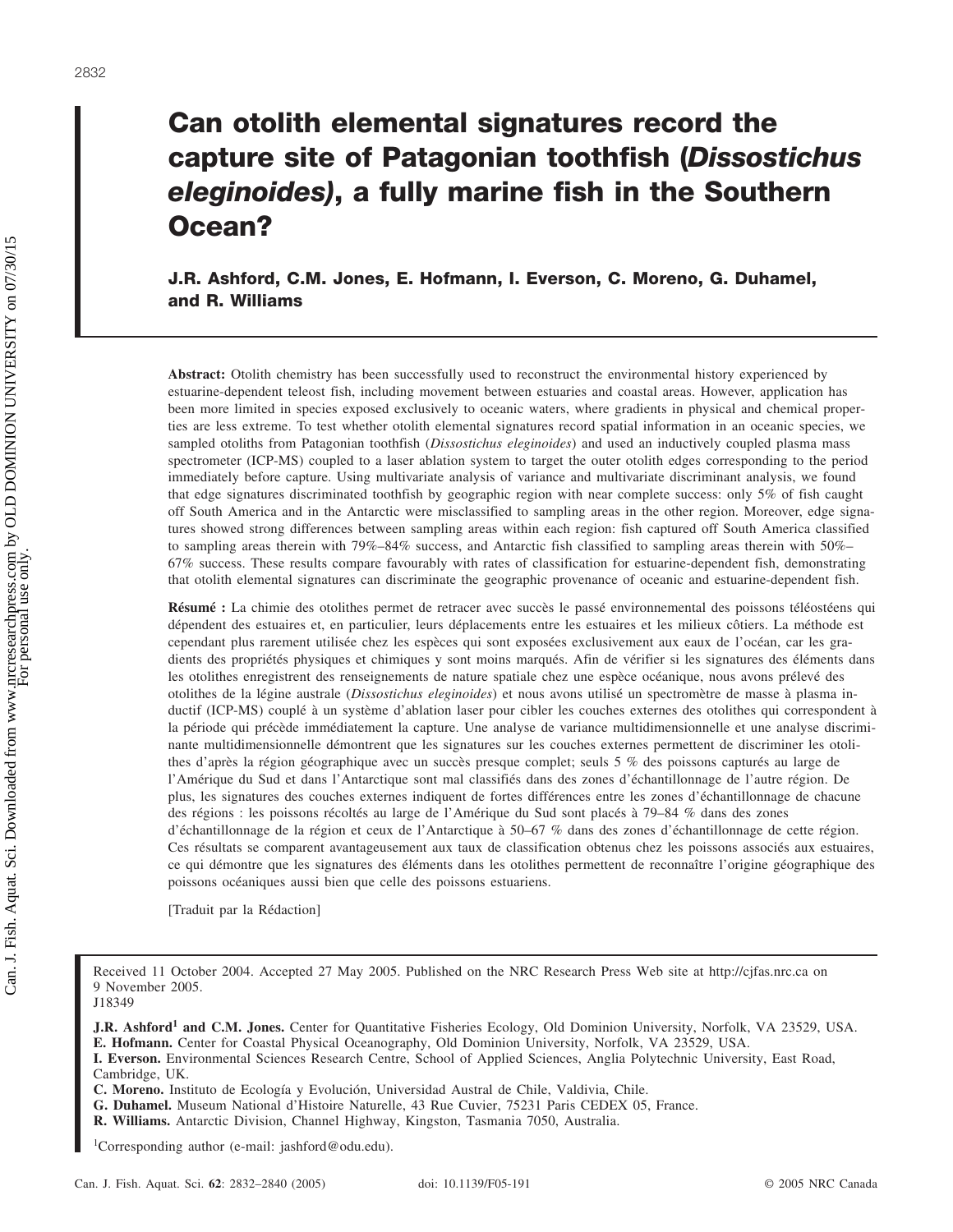#### **Introduction**

Recent advances in ecology have highlighted the importance of spatial considerations in population dynamics. For instance, critical habitats may contribute disproportionately to recruitment (Beck et al. 2003), and linkage between geographic areas through migration can fundamentally affect population dynamics (e.g., Pulliam 1988; Polacheck 1990; Hanski and Simberloff 1997). Where mortality exceeds recruitment, changes in immigration and emigration may determine local persistence or extinction.

To measure fish movement and link spawning adults to earlier habitat, researchers have historically used genetic markers and artificial tags. However, genetic markers cannot link fish to geographic area specifically, but rather to a population, limiting their use for identifying the critical habitats used by fish that survive to reproduce. Moreover, genetic techniques rely on identifying unique fixed markers when populations are known to be separate, usually during spawning. On the other hand, artificial tags can only link fish to the area where they were marked or recaptured, and the technique depends on several assumptions that can be difficult to meet. Moreover, tagging the number of fish necessary to generate sufficient recaptures is costly and logistically challenging.

In the last decade, however, new technology has led to renewed interest in trace and minor element analysis of otoliths. Because they have similar properties, divalent elements substitute for Ca in the aragonite lattice of the otolith. Consistent concentrations of Sr, Ba, and Mn recorded for fishes between the ambient water, blood plasma, and otolith suggest that seawater concentrations influence the rate at which the elements are incorporated into the otolith (Campana 1999). Moreover, validating studies have estimated this relationship experimentally by manipulating ambient Sr/Ca and Ba/Ca and measuring their resulting otolith concentrations (Bath et al. 2000). The preferred instrumentation available to make these measurements is inductively coupled plasma mass spectrometry (ICP-MS) because of its sensitivity and mass resolution (Campana 1999). When coupled with lasers, ICP-MS combines these advantages with the capacity to sample material at fine spatial scales (Jones and Chen 2003).

As a result, researchers have successfully used natural elemental markers in otolith growth increments to reconstruct the environmental history experienced by estuarinedependent fish, including movement between oceanic and estuarine environments (see Thresher (1999) for review). However, application of laser ICP-MS to exclusively marine species has been more limited because of the perception that otolith chemistry is less effective as a natural marker for discriminating between environments offshore, where gradients in physical and chemical properties are much less pronounced. Yet earlier studies discriminated between fish from different capture areas (Thresher 1999), even when they used dissolved whole otoliths, which integrated the otolith chemistry over the entire life history prior to capture (Edmonds et al. 1989, 1991). Furthermore, the environment was sufficiently heterogeneous between five spawning grounds for elemental markers deposited in otolith nuclei to discriminate between Atlantic cod (*Gadus morhua*) returning as adults (Campana et al. 1994).

In the Southern Ocean, strong zonal wind stress acting on surface waters drives the Antarctic Circumpolar Current (ACC) eastward, and thermohaline variation generates a complex pelagic environment that is stratified in a polar–temperate direction and characterized by broad quiescent zones interspersed with fronts (Hofmann 1985; Orsi et al. 1995). The Subantarctic Front (SAF) and Polar Front (PF) penetrate the entire water column at the Drake Passage (Nowlin and Clifford 1982). They persist around the Antarctic continent, appearing stable where they flow over large bathymetric features (Hofmann 1985; Orsi et al. 1995; Rintoul and Sokolov 2001) (Fig. 1). Vertical stratification also varies spatially: Circumpolar Deep Water is more shallow towards the pole, whereas after sinking in the Polar Frontal Zone, Antarctic Intermediate Water is found at depth off South America. Differential exposure to trace elements from winddriven, riverine, glacial, and geothermal sources, combined with biological processes and physical mixing downstream of sources, leads to environmental gradients in trace elements (e.g., Nolting et al. 1991; Westerlund and Öhman 1991).

Fish moving within this biogeochemical array may incorporate elements as spatially specific signatures in their otoliths that would provide a record of movement-at-age when combined with otolith chronology. Patagonian toothfish (*Dissostichus eleginoides*) are distributed on the continental shelves and shelf breaks of banks and island groups in the ACC and along western and eastern South America. They are bentho-pelagic tertiary predators (Eastman 1993) that attain a maximum total length of more than 2 m and live over 50 years (Ashford 2001; Horn 2002). They are managed as spatially discrete stocks within zones broadly corresponding to island groups under the Convention for the Conservation of Antarctic Marine Living Resources (CCAMLR) and the Exclusive Economic Zones (EEZ) of neighboring national authorities. Consistent with spatial separation, genetic studies discounted panmixia and showed heterogeneity between management areas in different ocean basins (Smith and McVeagh 2000; Appleyard et al. 2002) and between South Georgia and the Falkland Islands (Shaw et al. 2004). However, rather than resulting from separation, this spatial heterogeneity may be the result of movement and mixing of populations in different proportions. This is difficult to discount using genetic approaches, however, because toothfish spawning areas are unknown and population-specific markers remain unidentified. On the other hand, management zones across the western Indian Ocean showed genetic homogeneity (Appleyard et al. 2004), suggesting a single population moving between seamounts and islands. But instead, this may reflect several populations, as movement of only a few fish between spatially discrete populations can counteract divergence through natural selection or genetic drift.

The evidence from tagging studies indicates that most recaptures were caught near the area of marking (e.g., Williams et al. 2002), consistent with spatial separation. However, tagging effort concentrated on sizes corresponding to immature fish, which are negatively buoyant in *D. mawsoni*, the congener of Patagonian toothfish (Eastman 1993; Near et al. 2003). It did not address early stages, which are pelagic (North 2002), or older stages in which *D. mawsoni* become neutrally buoyant at maturity, thereby considerably reducing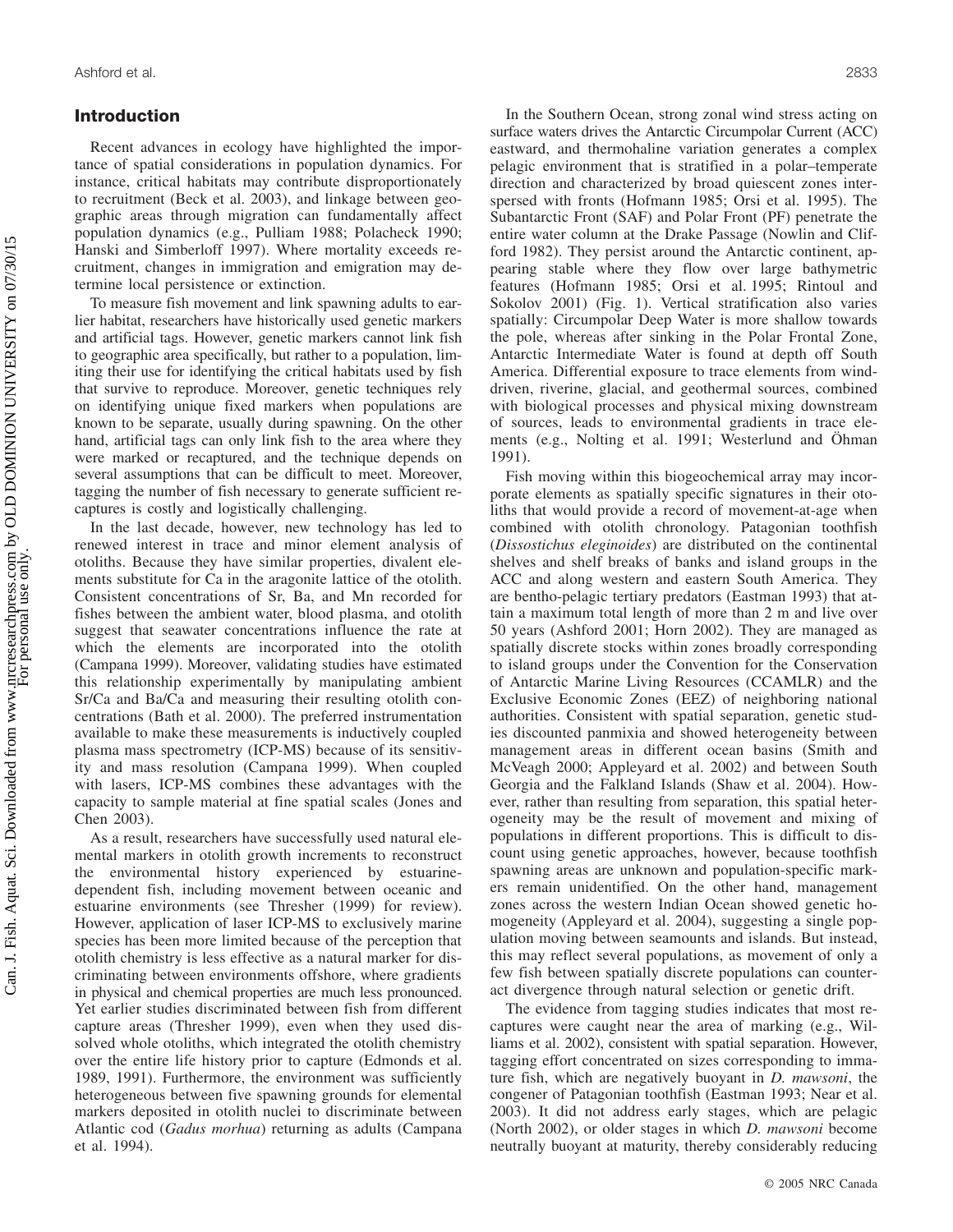**Fig. 1.** Map of the Southern Ocean showing mean position of major fronts: SAF, Subantarctic Front; PF, Polar Front; SACCF, southern Antarctic Circumpolar Current Front; southern boundary (Bndry) of the ACC is shown as a broken line (Orsi et al. 1995). Detailed maps of the (*a*) Atlantic, (*b*) Indian, and (*c*) Pacific sectors of the Southern Ocean. Arrows show current direction. Sampling areas: 1, Chile, 1996; 2, Falkland Islands, 1997; 3, Kerguelen, 1996; 4, Macquarie, 1996; 5, South Georgia, 1996; 6, South Georgia, 1997; 7, South Georgia, 1998.



the energy needed to move using currents in the ACC (Ashford et al. 2003). Yet some tagged fish moved considerable distances (Williams et al. 2002), and similar size-at-age distributions between Kerguelen and South Georgia, despite differences in diet (Duhamel 1981, Goldsworthy et al. 2002), suggested that spatial differences due to growth may be homogenized by movement along the ACC (Ashford et al. 2003).

If it occurs, movement may be only of nonbreeding vagrants (Sinclair 1988), mixing in their new locality with resident fish that are reproductively active. Even so, a large rate of vagrancy will reduce the number of spawners in the source population, and arriving vagrants may inflate the apparent number of spawners at their destination area, carrying the risk of recruitment overfishing. Indeed, restriction of the breeding population may help explain strong differentiation in mtDNA where differences in nuclear DNA were not detected (Appleyard et al. 2002). Alternatively, if migrating fish return to breed in their natal population, variation in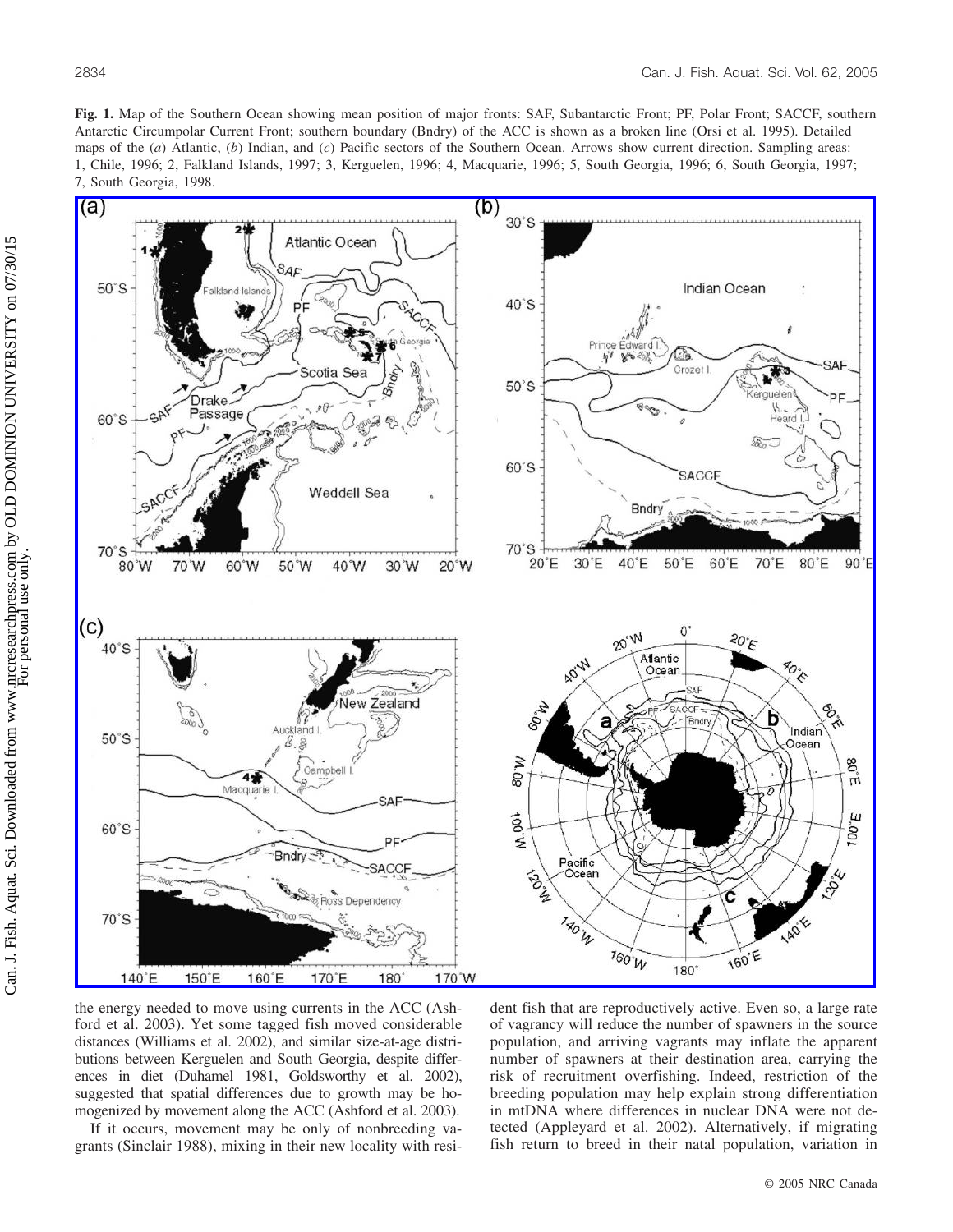their mortality or movement would directly affect spawning biomass. It is unlikely that this effect would be spatially uniform: some areas or habitats may be more critical to future recruitment than others.

To assess these questions using otolith chemistry, researchers need to reliably link signatures to geographic area. Once they are able to do so, they can begin to identify the provenance of captured oceanic fish from otolith material laid down earlier in the life history and hence study movement and use of critical habitat. The important first step, however, is to demonstrate that otoliths do, in fact, record spatially specific signatures. To test this, we compared otoliths taken from toothfish caught from five fishing management zones within two geographic regions around southern South America and in the Antarctic. In contrast to the analyses of whole otoliths and nucleus signatures undertaken previously for marine fish using ICP-MS, we used lasers to target the outer edges of otoliths, which specifically correspond to the environment occupied in the period immediately prior to capture, to validate the use of otolith chemistry in differentiating known marine habitats.

#### **Materials and methods**

Fishery observers collected otoliths between March and April 1996 from commercial catches of Patagonian toothfish taken in the Antarctic off the northern continental slope of South Georgia (United Nations Food and Agriculture Organization Statistical Subarea 48.3) and off the eastern continental slope of Kerguelen (Division 58.5.1), both situated on the Antarctic continental side of the PF in the southern Atlantic and Indian oceans, respectively (Fig. 1). Otoliths were also collected from Antarctic fish caught off the west coast of the Macquarie Island Exclusive Economic Zone (EEZ) located between the SAF and PF in the southern Pacific. For the region around South America, observers sampled fish from artisanal fishermen returning to Chiloe Island in the Chilean EEZ, north of the SAF. As fish could not be collected off the Falkland Islands in the same year, observers sampled again between April and May 1997 off the South American continental slope north of the Falkland Islands Conservation Zone (FCZ) and the eastern slope of South Georgia. Otoliths were also selected randomly from observer sample sets taken from the slope south of South Georgia in 1998. At each collection, female toothfish between 90 and 110 cm total length were sampled to minimize effects resulting from sex and life stage. Off Chile, otoliths could not be collected before removal of gonads by fishermen, and sex data were not recorded. All fish were taken from depths greater than 1000 m, except for those taken at Macquarie Island, where the depths were ~400–500 m.

Otoliths were dried and stored in envelopes and returned to the laboratory at Old Dominion University. One otolith was selected randomly from each pair, rinsed in milli-Q water, sonicated for 2 min, and rinsed again to remove any surface contamination. After drying, otoliths were ground from the anterior and posterior sides using a Hillquist Thin Section Machine (Hillquist Inc., Denver, Colorado) to produce thick transverse sections. Final processing was done in a class-100 clean room. We rinsed all remaining sections in milli-Q water under a laminar flow hood and lapped each manually using clean plastic clamps and Mark V Laboratory polishing film (Mark V Laboratory, East Granby, Connecticut). Each otolith was lapped successively on three pieces of clean 3 µm film and finished on 0.3 µm film. One otolith from each treatment was randomly selected and mounted in random order on a clean petrographic slide using silicon glue. Two otoliths were damaged during preparation and were not used in the analysis. The mounted sections were rinsed, sonicated for 5 min, then rinsed again twice, all in milli-Q water, and left to dry under a positive flow hood.

We used a Finnegan Mat Element 2 double-focusing sector-field ICP-MS located at the Laboratory for Isotope and Trace Element Research (LITER) at Old Dominion University (Norfolk, Virginia) to examine minor and trace element signatures. Instrument details are given in Jones and Chen (2003). Samples were introduced in automated sequence (Chen et al. 2000) using a New Wave Research EO LUV 266 laser ablation system and a PFA microflow nebulizer. Ablated otolith material from the sample cell was mixed in the spray chamber with an aerosol of  $1\%$  HNO<sub>3</sub> introduced by the nebulizer, and the mixture was then carried to the ICP torch. Laboratory calibration standards consisted of knownconcentration multi-element solutions synthesized from stock single element standards and were similarly introduced to the spray chamber by the nebulizer as an aerosol before being carried to the ICP torch. Blanks of  $1\%$  HNO<sub>3</sub> aerosol also were introduced to the chamber by the nebulizer. For quality control, we used dissolved otolith reference material obtained from the National Research Council of Canada. To control for operational variability in the laser ICP-MS, a randomized blocks design was used with each petrographic slide as the blocking factor, considered randomly drawn, with each sampling area considered a fixed treatment. Blank and standard readings of count rate (counts $s^{-1}$ ) were obtained before and after random presentation of the otolith sections in each block. Readings of reference material were obtained before sample presentation. To calculate element-to-Ca ratios (Me/Ca), background counts were subtracted from otolith counts by interpolating between readings taken before and after each block of otoliths, and the corrected otolith counts were converted to Me/Ca concentrations using the standards. To sample the edge, we used a line raster type with a laser beam of diameter 20  $\mu$ m, frequency at 10 Hz, and power at 60%, travelling ~900 µm along the proximo-dorsal edge of the otolith section at 6  $\mu$ m·s<sup>-1</sup> and giving a predicted mean crater width of 17 µm and crater depth of 105.4 µm (Jones and Chen 2003). Dwell time was 15.0 ms.

Response variables were concentrations of Mg/Ca, Mn/Ca, Sr/Ca, and Ba/Ca. Overall, Ba/Ca and Sr/Ca showed a strong relationship implying some redundancy, but because the relationship was weak for southern Chile, both variables were included. We applied multivariate analysis of variance (MANOVA) and discriminant analysis (MDA) and used separate univariate analyses to examine the behaviour of each element. Multivariate outliers were identified by plotting robust squared Mahalanobis distances of the residuals  $(D_i^2)$ against the corresponding quantiles (Q–Q plot) of the chisquare distribution. We checked the assumption of multivariate normality analytically using tests ( $\alpha$  = 0.05) based on Mardia's multivariate skewness and kurtosis measures (Khattree and Naik 1999) and graphically using Q–Q plots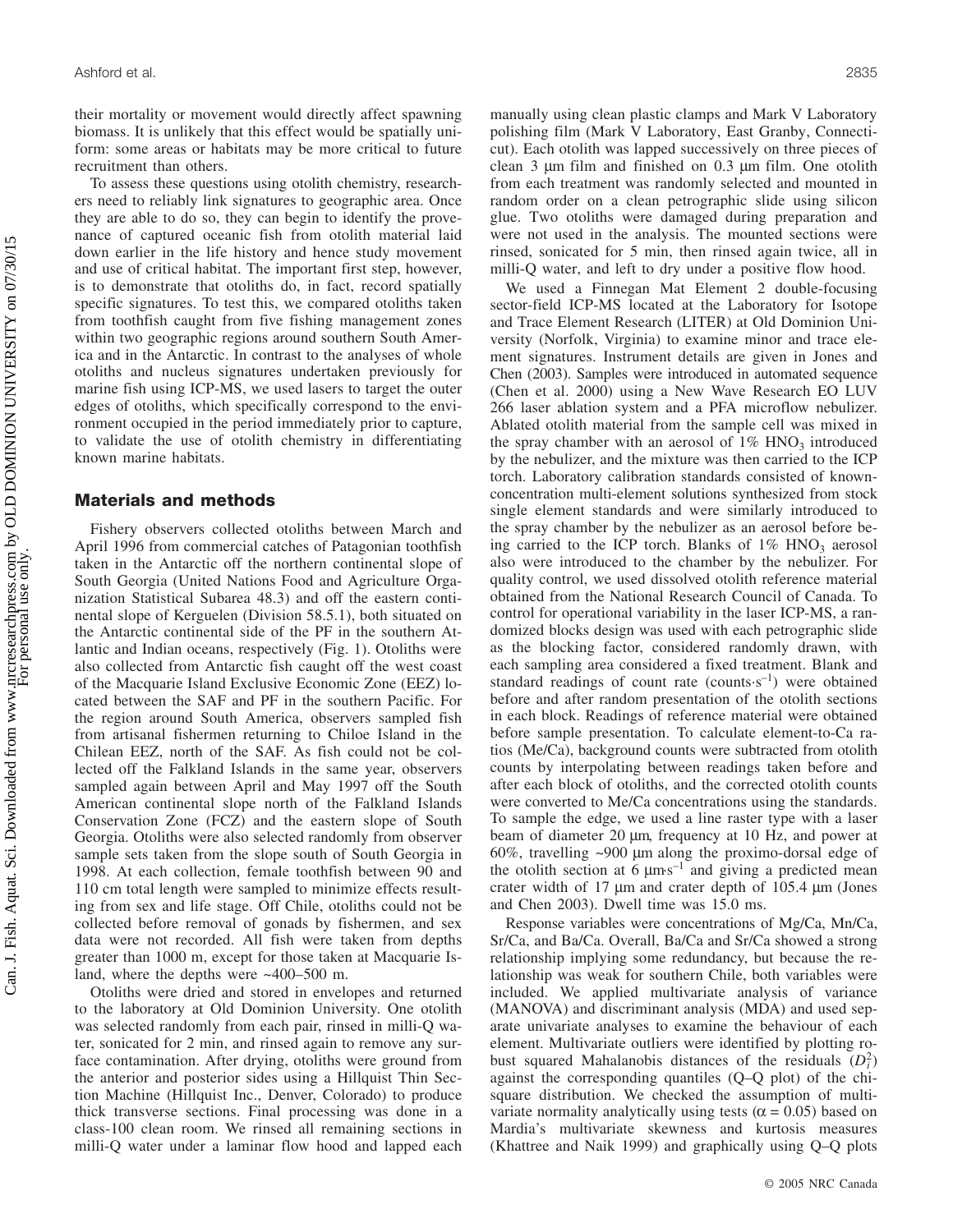of squared Mahalanobis distances (*di* 2). As data were not normally distributed, we used a reciprocal transformation to fulfill the assumption of multivariate normality; univariate normality followed as a property of multivariate normality (Khattree and Naik 1999).

For the MANOVA, as variance–covariance matrices were not equal according to Bartlett's modification ( $\chi^2 = 140.0$ ,  $df = 60$ ,  $\alpha = 0.10$ ), transformed data were normalized using the square root of the sample dispersion matrix for each area, allowing the sample mean vectors to float. We tested six contrasts for departures from null hypotheses of no differences in elemental concentrations, using an experimentwise  $\alpha = 0.0083$ . To test between fish caught in the region around South America versus the Antarctic region, we used the following contrasts: (*i*) 1996, Chile vs. south of SAF (South Georgia, Kerguelen, Macquarie); (*ii*) 1997, Falkland Islands vs. South Georgia. To test between the subset of sampling areas in the Antarctic, we used contrasts to test between treatments from 1996: (*iii*) South Georgia vs. Kerguelen; (*iv*) South Georgia vs. Macquarie; (*v*) Kerguelen vs. Macquarie. We also tested (*vi*) the northern slope (1996) vs. the eastern slope (1997) of South Georgia.

As the MANOVA indicated populations were distinguishable from each other, we proceeded to apply MDA. However, because variance–covariance matrices were not equal and pooled variance–covariance matrices were therefore inappropriate, we used individual variance–covariance matrices instead and applied quadratic MDA (Khattree and Naik 2000). The error rates were estimated by cross-validation, using equal prior probabilities. Finally, we examined the data using univariate analysis of variance (ANOVA) ( $\alpha$  = 0.05) on transformed data to detect the behaviour of individual elements, using pairwise comparisons with SNK tests. The assumption of homogeneity of variance was fulfilled for all concentrations except Mn/Ca.

In addition to parametric statistics, we examined the data graphically using nonmetric multidimensional scaling (nMDS) (Kruskal and Wish 1978; Schiffman et al. 1981). Because the variables had different absolute magnitudes and ranges, they were standardized to the same scale. We constructed a dissimilarity matrix based on Euclidean distances from which we created a two-dimensional projection of distance between individual fish using a convergence criterion of Stress  $< 0.01$ .

#### **Results**

Otolith chemistry was significantly different between all comparisons. Multidimensional scaling showed strong separation between fish captured off South America and those captured in the Antarctic, plotted by year for clarity (Fig. 2). Fish taken off Kerguelen in 1996 showed considerable overlap with those from Macquarie Island, but fish from both sampling areas separated from those taken in the same year from South Georgia. South Georgia fish taken from the southern continental slope in 1998 clearly differentiated from those taken from the eastern slope in 1997.

The MANOVA showed significant differences between sampling areas (Pillai's Trace = 2.95, *F* = 57.9, *P* < 0.0001). Elemental signatures from toothfish caught off South America were significantly different from those of Antarctic fish **Fig. 2.** Relationships between samples of Patagonian toothfish (*Dissostichus eleginoides*) taken from sampling areas in the Southern Ocean between 1996 and 1998, using nonmetric multidimensional scaling (nMDS) based on Euclidean distances. For clarity of illustration, samples are separated by year. (*a*) Samples taken in 1996: Chile, ●; Kerguelen, ▽; Macquarie, □. (b) Samples taken in 1997–1998: Falkland Islands, 1997,  $\nabla$ ; South Georgia, 1997, ; South Georgia, 1998, **×**.



(Tables 1 and 2). We also detected significant differences between fish taken off South Georgia, Kerguelen, and Macquarie in 1996 and significant differences between fish taken off the northern and eastern continental slopes of South Georgia.

The univariate analysis showed significantly higher Sr/Ca values for fish from the Antarctic region compared with those off South America. Concentrations of Ba/Ca were significantly lower for the Falkland Islands than elsewhere, but significantly higher at South Georgia in 1996 than at other areas sampled that year. Fish from Chile and the Falkland Is-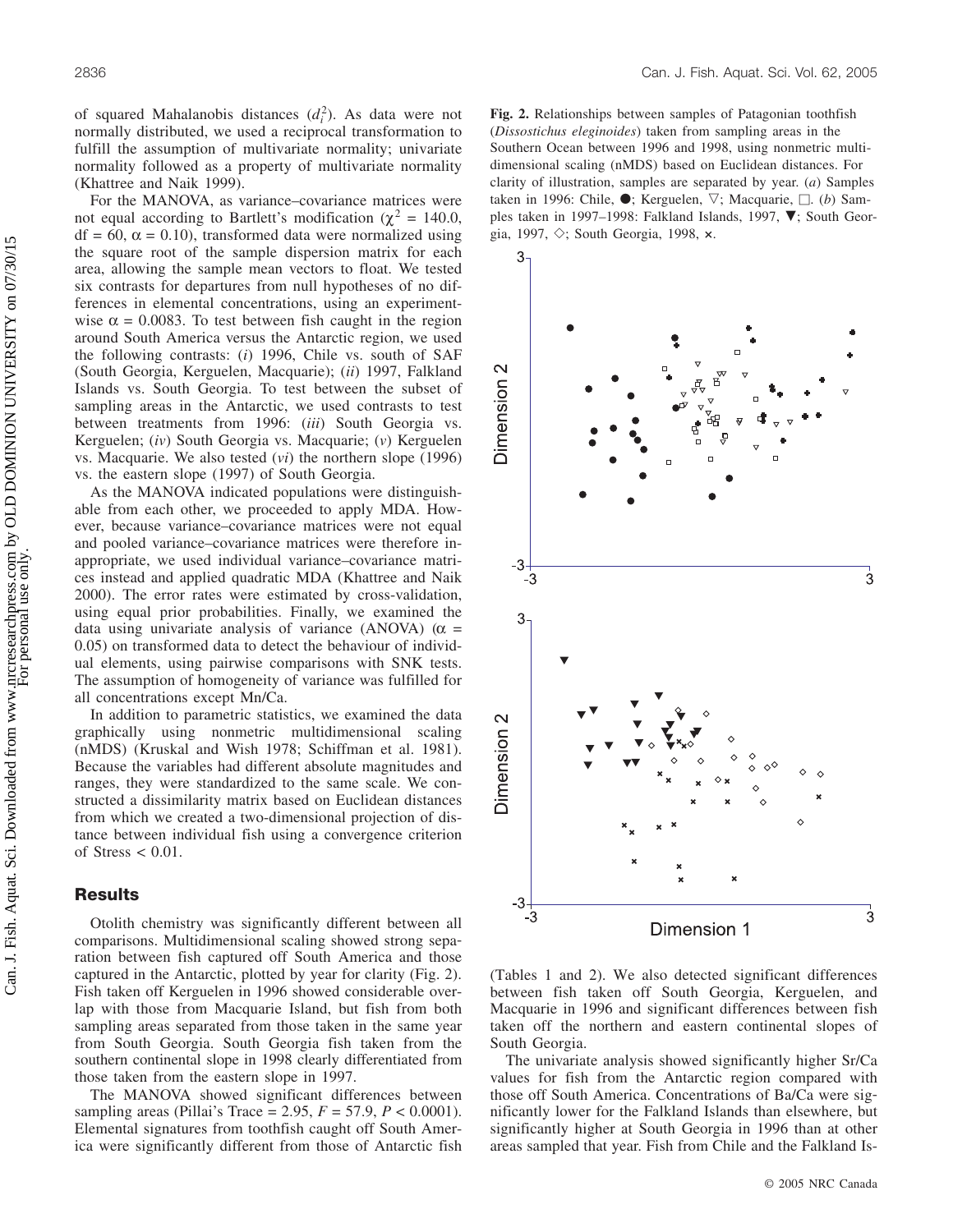**Table 1.** Concentrations of trace elements ratioed to Ca  $(u_{\text{mol}}\text{-}\mathrm{mol}^{-1})$ , sampled from the outer edge of the otoliths from Patagonian toothfish (*Dissostichus eleginoides*) taken in commercial fisheries at five different sites in the Southern Ocean.

| Year          | Site          | $\boldsymbol{n}$ | Mean  | <b>CV</b> |  |
|---------------|---------------|------------------|-------|-----------|--|
| $(i)$ Mg/Ca   |               |                  |       |           |  |
| 1996          | Chile         | 19               | 75.1  | 0.61      |  |
|               | Macquarie     | 20               | 105.6 | 0.38      |  |
|               | South Georgia | 17               | 44.1  | 0.51      |  |
|               | Kerguelen     | 20               | 67.4  | 0.47      |  |
| 1997          | Falklands     | 19               | 54.6  | 0.31      |  |
|               | South Georgia | 18               | 63.4  | 0.39      |  |
| 1998          | South Georgia | 17               | 290.9 | 0.73      |  |
| $(ii)$ Mn/Ca  |               |                  |       |           |  |
| 1996          | Chile         | 19               | 2.79  | 2.06      |  |
|               | Macquarie     | 20               | 0.19  | 1.68      |  |
|               | South Georgia | 17               | 0.15  | 0.56      |  |
|               | Kerguelen     | 20               | 0.13  | 0.73      |  |
| 1997          | Falklands     | 19               | 0.79  | 0.69      |  |
|               | South Georgia | 18               | 0.27  | 0.68      |  |
| 1998          | South Georgia | 17               | 1.59  | 1.09      |  |
| $(iii)$ Sr/Ca |               |                  |       |           |  |
| 1996          | Chile         | 19               | 3790  | 0.24      |  |
|               | Macquarie     | 20               | 5233  | 0.15      |  |
|               | South Georgia | 17               | 6574  | 0.24      |  |
|               | Kerguelen     | 20               | 5520  | 0.25      |  |
| 1997          | Falklands     | 19               | 3827  | 0.14      |  |
|               | South Georgia | 18               | 6052  | 0.29      |  |
| 1998          | South Georgia | 17               | 5467  | 0.36      |  |
| $(iv)$ Ba/Ca  |               |                  |       |           |  |
| 1996          | Chile         | 19               | 2.61  | 0.42      |  |
|               | Macquarie     | 20               | 2.65  | 0.38      |  |
|               | South Georgia | 17               | 4.51  | 0.45      |  |
|               | Kerguelen     | 20               | 2.99  | 0.64      |  |
| 1997          | Falklands     | 19               | 1.53  | 0.25      |  |
|               | South Georgia | 18               | 3.84  | 0.59      |  |
| 1998          | South Georgia | 17               | 3.11  | 0.57      |  |

**Note:** CV, coefficient of variation.

lands had significantly higher concentrations of Mn/Ca than Antarctic fish in 1996–1997 but were not significantly different from fish taken in 1998 from the southern slope of South Georgia. Southern slope fish showed significantly higher Mg/Ca concentrations than all other samples, whereas fish caught off Macquarie Island showed significantly higher concentrations of Mg/Ca than all other 1996–1997 samples.

The quadratic MDA successfully classified fish to the region where they were captured: only four Antarctic fish were incorrectly classified to South American sampling areas and three South American fish were incorrectly allocated to Antarctic sampling areas. Within region, fish caught off South America were classified most successfully, with 79% of Falkland Island fish and 84% of fish from southern Chile correctly allocated (Table 3). Moreover, all misclassifications for Chilean fish were allocated to the Falkland Islands. Classification success for Antarctic fish was between 50% and 67%, but of the fish taken off the northern slope of South Georgia

**Table 2.** Contrasts from multivariate analysis of variance of Patagonian toothfish *(Dissostichus eleginoides)*: (*i* and *ii*) samples taken off South America vs. those taken in the Antarctic in 1996 and 1997; (*iii*–*v*) between samples taken in the Antarctic in 1996; and (*vi*) samples taken from the northern vs. the eastern continental slopes of South Georgia in 1996 and 1997.

| Comparison                       | Pillai's trace | F   | Pr > F   |
|----------------------------------|----------------|-----|----------|
| ( <i>i</i> ) CH96 vs. SG, K, M96 | 0.926          | 373 | < 0.0001 |
| $(ii)$ FI97 vs. SG97             | 0.908          | 295 | < 0.0001 |
| (iii) SG96 vs. K96               | 0.757          | 93  | < 0.0001 |
| $(iv)$ SG96 vs. M96              | 0.829          | 146 | < 0.0001 |
| $(v)$ K96 vs. M96                | 0.881          | 223 | < 0.0001 |
| $(vi)$ SG96 vs. SG97             | 0.853          | 175 | < 0.0001 |

**Note:** Dependent variables: Mg/Ca, Mn/Ca, Sr/Ca, Ba/Ca.  $\alpha$  = 0.0083. Sites: CH, Chile; FI, Falkland Islands; K, Kerguelen; M, Macquarie; SG, South Georgia. "96" and "97" after the site codes refer to the years 1996 and 1997, respectively.

**Table 3.** Classification rates (%) from quadratic multivariate discriminant analysis undertaken for Patagonian toothfish (*Dissostichus eleginoides*) taken from sampling areas in the Southern Ocean, using four response variables (Mg/Ca, Mn/Ca, Sr/Ca, Ba/Ca).

| Area<br>sampled | Area classified to |          |          |          |      |      |          |  |
|-----------------|--------------------|----------|----------|----------|------|------|----------|--|
|                 | CН                 | FI       | K        | М        | SG96 | SG97 | SG98     |  |
| <b>CH</b>       | 84                 | 16       | $\theta$ | $\Omega$ |      | 0    | 0        |  |
| FI              | 5                  | 79       | 11       | $\Omega$ |      | 5    | $\Omega$ |  |
| K               | 0                  | 5        | 65       | 10       | 10   | 10   | $\Omega$ |  |
| M               | 0                  | $\theta$ | 25       | 50       | 5    | 10   | 10       |  |
| <b>SG96</b>     | $\theta$           | 6        | 12       | 6        | 53   | 23   | $\Omega$ |  |
| <b>SG97</b>     | $\theta$           | 5        | 11       | 5        | 11   | 67   | $\Omega$ |  |
| SG978           | 6                  |          | 6        | 23       |      |      | 53       |  |
|                 |                    |          |          |          |      |      |          |  |

**Note:** Sampling areas: CH, southern Chile, 1996 (*n* = 19); FI, Falkland Islands, 1997 (*n* = 19); K, Kerguelen, 1996 (*n* = 20); M, Macquarie, 1996 (*n* = 20); SG96, South Georgia, 1996 (*n* = 17); SG97, South Georgia, 1997 (*n* = 18); SG98, South Georgia, 1998 (*n* = 17). Bold values indicate rates of correct classification to sampling area.

in 1996, half of the misclassifications were allocated to the nearest sampling area, on the eastern South Georgia slope in 1997. Similarly, half the misclassifications of Macquarie fish were to Kerguelen. Nevertheless, 67% of South Georgia eastern slope fish and 65% of Kerguelen fish were allocated correctly.

#### **Discussion**

Although previous researchers examined whole otoliths (Edmonds et al. 1989, 1991) and otolith nuclei (Campana et al. 1994) of marine fish, the present study uniquely used laser ICP-MS to place the otolith elemental signatures in their geographic context by examining material at the edge of the sectioned otolith, deposited in the interval immediately prior to capture. Edge signatures discriminated Patagonian toothfish caught off South America from those caught in the Antarctic with near-complete success, direct evidence that otolith elemental signatures of exclusively marine fish can record specific spatial locations. By extension, because oto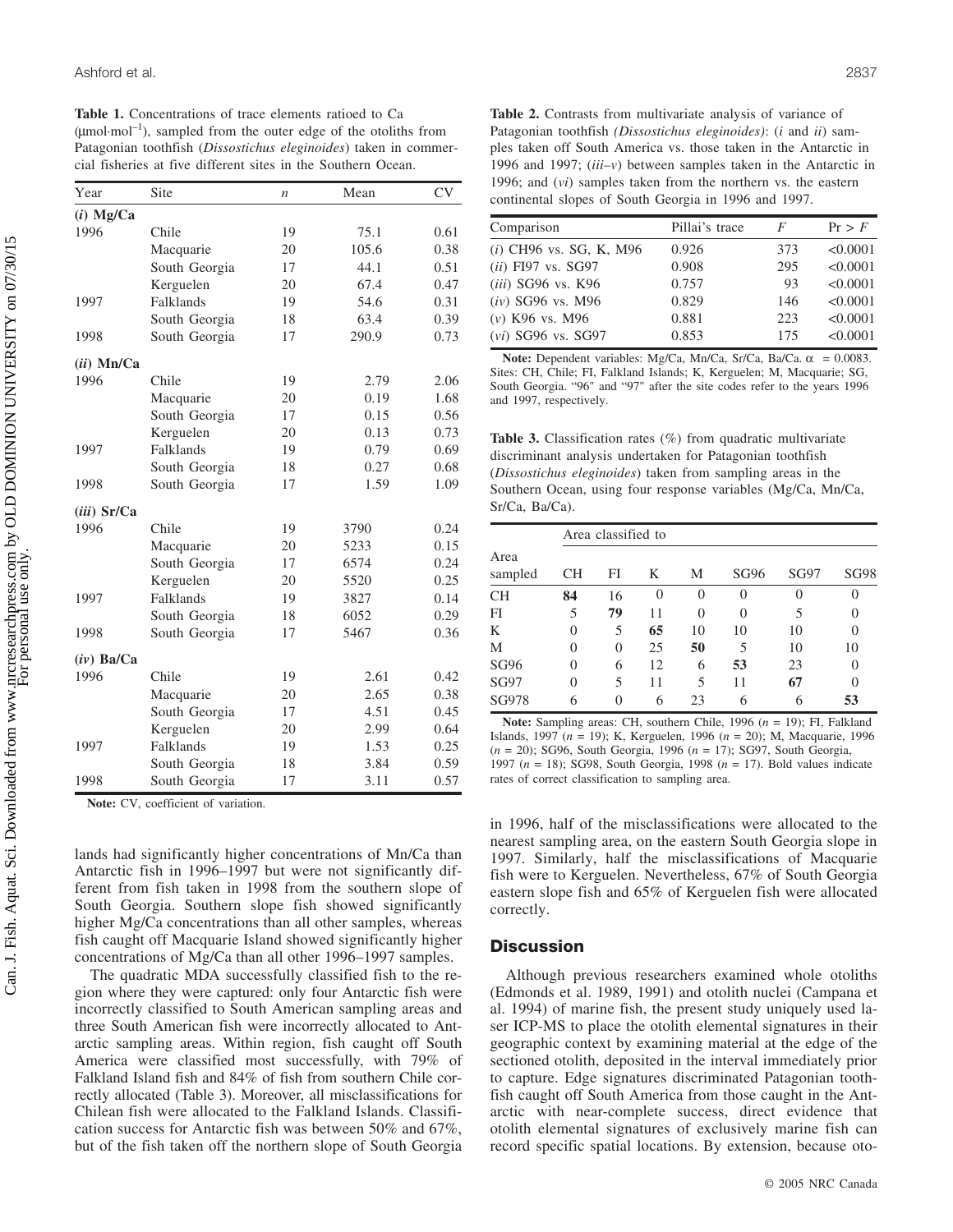lith material once deposited is not reworked (Campana and Neilsen 1985), otolith growth increments can record toothfish provenance at regional scales over the life history prior to capture, providing a means to measure movement directly and test hypotheses of population structure. In contrast, genetic markers can link fish only indirectly to geographic area at the time of spawning, and artificial tags are costly to use, are applied only to a proportion of the targeted population, and can link fish to geographic area only at the time of marking and recapture.

Moreover, strong differences between sampling areas within each region indicated edge signatures could record provenance at finer scales. With only four elements, 79%– 84% of South American fish were correctly allocated to sampling area, success rates that compared favourably with the range reported for estuarine-dependent fish on the east coast of North America. Thus, juvenile weakfish (*Cynoscion regalis*) classified to their natal estuaries with 63% success using trace element data (Thorrold et al. 1998*a*), whereas American shad (*Alosa sapidissima*) classified to natal river with 90% success (Thorrold et al. 1998*b*). For Patagonian toothfish caught in the Antarctic, success rates were still comparable for Kerguelen fish and those caught off the eastern slope of South Georgia in 1997. Lower rates for fish from Macquarie and the northern and southern slopes of South Georgia were due largely to misclassification to a single other area, respectively, Kerguelen, the eastern South Georgia slope, and Macquarie, which may be resolved by the use of other chemical markers (Thorrold et al. 1998*a*). Even with only the markers used in this study, few South Georgia eastern slope fish were classified to the northern or southern slopes, and few of those caught along the southern slope were allocated to other South Georgia areas, suggesting that otolith chemistry may be capable of recording differences at spatial scales comparable to those achieved for spotted sea trout (*Cynoscion nebulosus*) within the Chesapeake Bay (Dorval et al. 2005).

However, the fact that Macquarie fish classified to Kerguelen at similar rates as northern slope to eastern slope fish at South Georgia argues that the discriminatory power of the signatures is not simply related to spatial distance, but instead reflects environmental gradients in trace and minor element concentrations. Thus, Mn is a scavenged element (Whitfield and Turner 1987), decreasing with depth in contrast to recycled elements like Ba. Deep-water flow patterns on a global scale mean that enrichment of recycled elements and uptake of scavenged elements along the direction of deep-water flow leads to fractionation between ocean basins (Donat and Bruland 1995). These larger trends are overlaid by finer-scale spatial differences between and within islands and seamounts.

For Ba, Dehairs et al. (1992) observed that barite accumulation in the open ocean of the ACC was generally associated with new production fueled by nitrate. Transport to depth occurred through surface uptake of dissolved Ba as barite particles  $(BaSO<sub>4</sub>)$  in association with aggregates of biogenic debris. On sinking, the aggregates break down through bacterial activity, freeing enclosed barite crystals to accumulate at 200–700 m (Stroobants et al. 1991; Dehairs et al. 1997), where they settle slowly and dissolve at depth, consistent with the high mean otolith Ba/Ca found in the South Georgia toothfish in the present study. In contrast, Dehairs et al. (1992) found that continental shelf areas were associated with regenerated production dominated by ammonium uptake and little accumulated barite at depth, consistent with the low mean otolith Ba/Ca concentrations found in the Falkland Island fish.

For Mn, the thermodynamically stable form in oxidising seawater is insoluble Mn(IV), but Sunda and Huntsman (1988) suggested that photoreduction of Mn oxides and photoinhibition of Mn-oxidising microorganisms may maintain the dissolved  $Mn^{2+}$  maximum observed at the surface. Similarly, high dissolved Mn near the benthic layer where toothfish are caught is associated with effluxes from anoxic sediments. Upwelling has also been demonstrated in the wake of oceanic islands (e.g., Gordon et al. 1998); similarly, Bucciarelli et al. (2001) found the continental shelf zone to the northeast of Kerguelen to be influenced by enrichment from lithogenic origin and the resuspension of sediments. Off the eastern shelf slope, however, where Kerguelen fish were taken for the present study, they found that concentrations of dissolved Mn decreased abruptly offshore of the shelf front, below the surface layer and in association with Antarctic water. On the other hand, authigenic Mn activity recorded on the eastern side of South America (Anonymous 1989) is consistent with the higher concentrations of Mn/Ca in the otoliths of Falkland Island fish.

In contrast to estuaries, where Sr/Ca and Ba/Ca are inversely related because of the exchange of cations in seawater for Ba adsorbed on river-borne clays (Guay and Falkner 1998), Sr is quasiconservative in the oceanic environment: concentrations vary slightly, probably as a result of biogenic carbonate cycling (De Villiers 1999; Müller and de Deckker 2002). If this process were linked to barite formation (Bernstein et al. 1992), a common transport pathway to depth would help explain the relationship we found in toothfish between otolith Ba/Ca and Sr/Ca compared with the inverse relationship found in estuarine-dependent fish. It would also help explain the higher otolith Sr/Ca concentrations at Antarctic sampling areas compared with South American ones.

However, variation in ambient concentrations of oceanic Sr/Ca are at the limits at which otolith chemistry has so far been able to resolve experimentally (Bath et al. 2000). An alternative explanation is that Sr/Ca in toothfish otoliths is linked to physical variables such as salinity and temperature, but even though these drive the complex pelagic environment in the Southern Ocean, their variation at depth is small compared with shallower and more temperate regions. Temperature-dependent fractionation may behave differently at the lower temperatures encountered in the Southern Ocean (Townsend et al. 1992), but nevertheless, these ranges approach the demonstrated limits of resolution for otolith chemistry. For instance, the difference in temperature between warm Upper Circumpolar Deep Water and colder Bransfield Strait Water is in the order of 2 °C (Smith et al. 1999) compared with differences almost an order of magnitude greater between surface water types off the east coast of North America. Similarly, the difference between salinities found in Antarctic Winter Water and the salinity maximum in Lower Circumpolar Deep Water vary between only ~0.5 and 1.0 ppt. Instead, another explanation is that variation in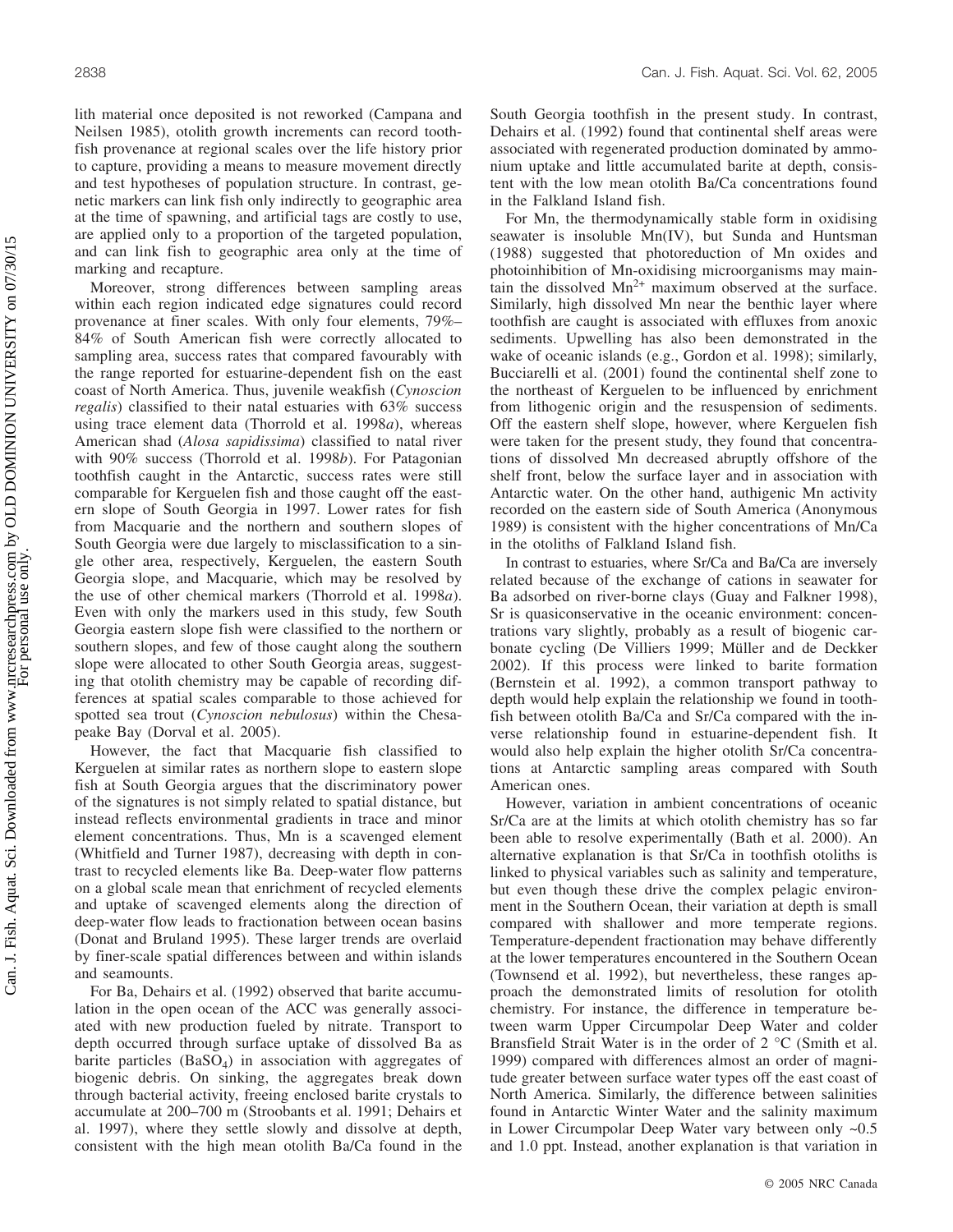the rate of matrix protein formation linked to somatic growth may control otolith crystallization (Campana 1999), accounting for variation in otolith Sr/Ca concentrations. In consequence, divergent growth rates (Ashford 2001) could contribute to the differences in otolith Sr/Ca concentrations between the toothfish sampled in the present study off South America and that sampled in the Antarctic.

Thus, the spatial variation in toothfish otolith chemistry appears consistent with environmental structure in the Southern Ocean, mediated by physiological processes (Kalish 1989, 1991) such as growth that themselves vary spatially in rate. As a result, by empirically linking otolith elemental markers to geographic areas within a species' distribution, researchers can identify the provenance of captured oceanic fish over their entire life history and hence study their prior movement and use of critical habitat. Because otoliths also provide a chronology recorded in growth increments, these life history processes can be related to age and to calendar year when the capture date is known. Where elemental signatures can demonstrably discriminate areas of interest, these important advantages make otolith chemistry a valuable addition to the suite of tools available to study oceanic fish and a useful complement to older approaches employing genetic and artificial markers.

#### **Acknowledgements**

We thank the observers from CCAMLR, the Falkland Islands Fisheries Department, the Chilean IFOP, and the Universidad Austral de Chile for collecting the otoliths. We are grateful for the advice and support of Pedro Rubilar of the Universidad Austral de Chile, Dr. Conor Nolan, and the Falkland Islands Fisheries Department. We acknowledge Dr. Zhongxing Chen of the Chemistry Department at ODU for invaluable advice on the use of laser ICP-MS and Dr. Dayanand Naik of the Mathematics Department at ODU for statistical approaches. This work was supported through the British Antarctic Survey and the United States National Science Foundation (grant no. NSF-OPP-9614756).

#### **References**

- Anonymous. 1989. Ocean chemistry and deep-sea sediments. Open University, Milton Keynes and Elsevier Science Ltd., Oxford, UK.
- [A](http://www.nrcresearchpress.com/action/showLinks?isi=000181258200009)ppleyard, S.A., Ward, R.D., and Williams, R. 2002. Population structure of the Patagonian toothfish around Heard, McDonald and Macquarie Islands. Antarct. Sci. **14**: 364–373.
- [A](http://www.nrcresearchpress.com/action/showLinks?isi=000225324900002)ppleyard, S.A., Williams, R., and Ward, R.D. 2004. Population genetic structure of Patagonian toothfish in the West Indian Ocean sector of the Southern Ocean. CCAMLR Sci. **11**: 21–32.
	- Ashford, J.R. 2001. In support of a rationally managed fishery: age and growth in Patagonian toothfish (*Dissostichus eleginoides*). Ph.D. dissertation, Old Dominion University, Virginia.
	- Ashford, J.R., Jones, C.M., Hofmann, E., Everson, I., and Duhamel, G. 2003. Is population structure of Patagonian toothfish (*Dissostichus eleginoides*) determined by the Antarctic Circumpolar Current? CCAMLR Sci. Paper No. WG-FSA-03/84.
- [B](http://www.nrcresearchpress.com/action/showLinks?crossref=10.1016%2FS0016-7037%2899%2900419-6&isi=000087004200005)ath, G.E., Thorrold, S.R., Jones, C.M., Campana, S.E., McLaren, J.W., and Lam, J.W.H. 2000. Sr and Ba uptake in otoliths of marine fish. Geochim. Cosmochim. Acta, **64**: 1705–1714.
- Beck, M.W., Heck, K.L., Able, K.W., Childers, D.L., Eggleston, D.B., Gillanders, B.M., Halpern, B.S., Hays, C.G., Hoshino, K., Minello, T.J., Orth, R.J., Sheridan, P.F., and Weinstein, M.P. 2003. The role of nearshore ecosystems as fish and shellfish nurseries. Issues in Ecology No. 11. Ecological Society of America, Washington, D.C.
- [B](http://www.nrcresearchpress.com/action/showLinks?isi=A1992JL90100023)ernstein, R.E., Byrne, R.H., Betzer, P.R., and Greco, A.M. 1992. Morphologies and transformations of celestite in seawater: the role of acantharians in strontium and barium geochemistry. Geochim. Cosmochim. Acta, **56**(8): 3273–3279.
- [B](http://www.nrcresearchpress.com/action/showLinks?isi=000166133300002)ucciarelli, E., Blain, S., and Treguer, P. 2001. Iron and manganese in the wake of the Kerguelen Islands (Southern Ocean). Mar. Chem. **73**: 21–36.
- [C](http://www.nrcresearchpress.com/action/showLinks?crossref=10.3354%2Fmeps188263&isi=000084085700025)ampana, S.E. 1999. Chemistry and composition of fish otoliths: pathways, mechanisms, and applications. Mar. Ecol. Prog. Ser. **188**: 263–297.
- [C](http://www.nrcresearchpress.com/action/showLinks?system=10.1139%2Ff85-127&isi=A1985AHW6700018)ampana, S.E., and Neilsen, J.D. 1985. Microstructure of fish otoliths. Can. J. Fish. Aquat. Sci. **42**: 1014–1032.
- [C](http://www.nrcresearchpress.com/action/showLinks?system=10.1139%2Ff94-196&isi=A1994QF32000005)ampana, S.E., Fowler, A.J., and Jones, C.M. 1994. Otolith elemental fingerprinting for stock identification of Atlantic cod (*Gadus morhua*) using laser ablation ICPMS. Can. J. Fish. Aquat. Sci. **51**(9): 1942–1950.
- [C](http://www.nrcresearchpress.com/action/showLinks?pmid=11220835&crossref=10.1007%2Fs002160000528)hen, Z., Canil, D., and Longerich, H.P. 2000. Automated in situ trace element analysis of silicate materials by laser ablation inductively coupled plasma mass spectrometry. Fresnius' J. Anal. Chem. **368**: 73–78.
- Dehairs, F., Baeyens, W., and Goeyens, L. 1992. Accumulation of suspended barite at mesopelagic depths and export production in the Southern Ocean. Science (Washington, D.C.), **258**(5086): 1332–1335.
- [D](http://www.nrcresearchpress.com/action/showLinks?crossref=10.1016%2FS0967-0645%2896%2900072-0&isi=A1997WM12500023)ehairs, F., Shopova, D., Ober, S., Veth, C., and Goeyens, L. 1997. Particulate barium stocks and oxygen consumption in the Southern Ocean mesopelagic water column during spring and early summer: relationship with export production. Deep-Sea Res. Part II Top. Stud. Oceanogr. **44**(1–2): 497–516.
- [D](http://www.nrcresearchpress.com/action/showLinks?crossref=10.1016%2FS0012-821X%2899%2900174-0&isi=000082680000008)e Villiers, S. 1999. Seawater strontium and Sr/Ca variability in the Atlantic and Pacific oceans. Earth Planet. Sci. Lett. **171**: 623–634.
- Donat, J.R., and Bruland, K.W. 1995. Trace elements in the oceans. *In* Trace elements in natural waters. *Edited by* B. Salbu and E. Steinnes. CRC Press, Boca Raton, Fla. pp. 247–281.
- [D](http://www.nrcresearchpress.com/action/showLinks?crossref=10.1071%2FMF04179&isi=000230679000017)orval. E., Jones, C.M., Hannigan, R., and van Montfrans, J. 2005. Can otolith chemistry be used for identifying essential seagrass habitats for juvenile spotted seatrout, *Cynoscion nebulosus*, in Chesapeake Bay? Mar. Freshwater Res. **56**(5): 645–653.
- Duhamel, G. 1981. Caracteristiques biologiques des principales especes de poisons du plateau continental des Iles Kerguelen. Cybium, 3e Sér., **5**(1): 19–32.
- Eastman, J.T. 1993. Antarctic fish biology: evolution in a unique environment. Academic Press, San Diego, Calif.
- [E](http://www.nrcresearchpress.com/action/showLinks?system=10.1139%2Ff89-007&isi=A1989R865800007)dmonds, J.S., Moran, M.J., and Caputi, N. 1989. Trace element analysis of fish sagittae as an aid to stock identification: pink snapper (*Chrysophrys auratus*) in Western Australian waters. Can. J. Fish. Aquat. Sci. **46**: 50–54.
- [E](http://www.nrcresearchpress.com/action/showLinks?crossref=10.1071%2FMF9910383)dmonds, J.S., Caputi, N., and Morita, M. 1991. Stock discrimination by trace-element analysis of otoliths of orange roughy (*Hoplostethus atlanticus*), a deep-water marine teleost. Aust. J. Mar. Freshwater Res. **42**: 383–389.
- Goldsworthy, S.D., Lewis, M., Williams, R., He, X., Young, J.W., and van den Hoff, J. 2002. Diet of Patagonian toothfish (*Dissostichus eleginoides*) around Macquarie Island, South Pacific. Ocean. Mar. Freshwater Res. **53**: 49–57.
- [G](http://www.nrcresearchpress.com/action/showLinks?isi=000076946500005)ordon, R.M., Johnson, K.S., and Coale, K.H. 1998. The behaviour of iron and other trace elements during the IronEx-I and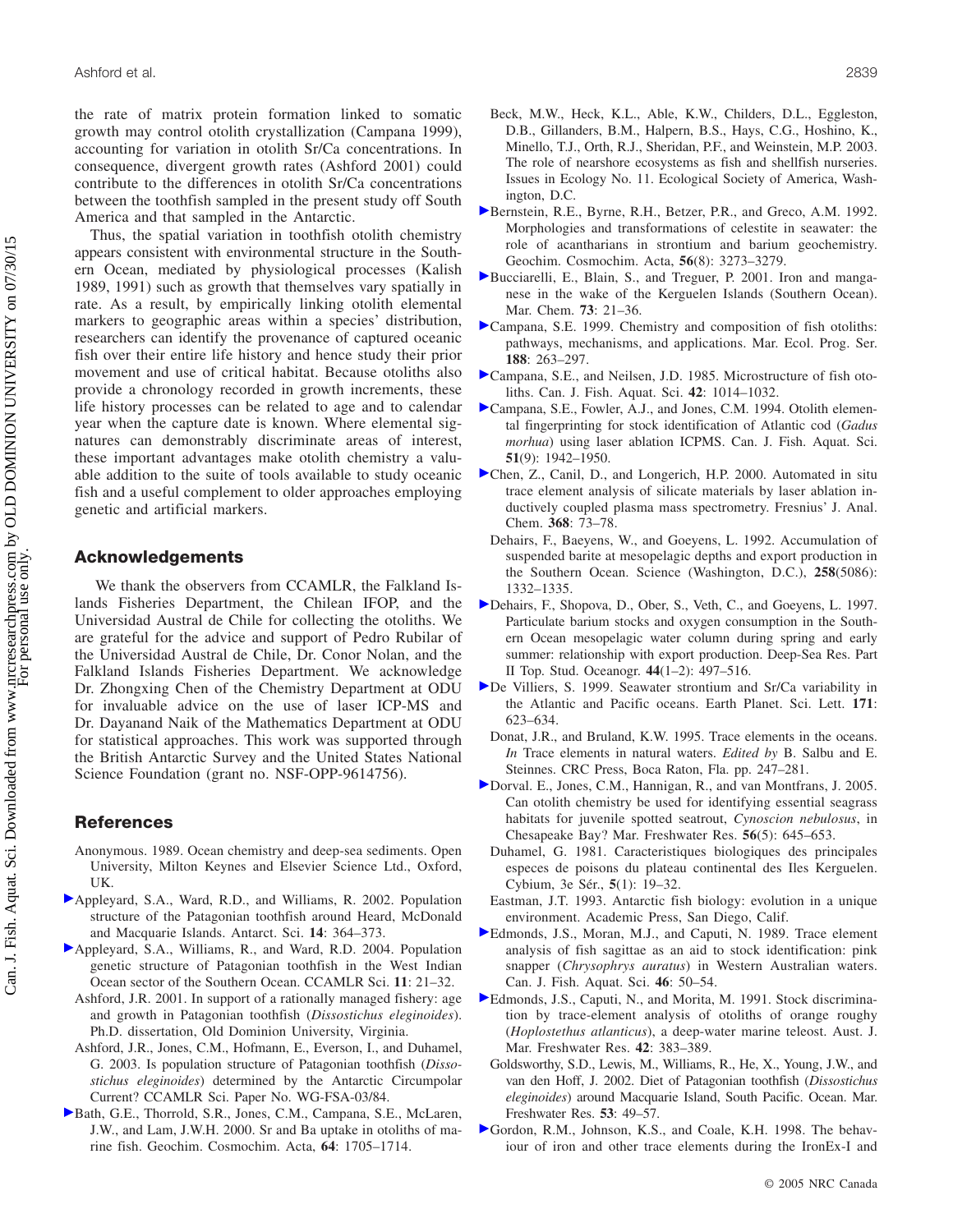<span id="page-10-0"></span>PlumEx experiments in the Equatorial Pacific. Deep-Sea Res. **45**: 995–1041.

- Guay, C.K., and Kenison Falkner, K. 1998. A survey of dissolved barium in the estuaries of major Arctic rivers and adjacent seas. Cont. Shelf Res. **18**: 859–882.
- Hanski, I., and Simberloff, D. 1997. The metapopulation approach, its history, conceptual domain, and application to conservation. *In* Metapopulation biology: ecology, genetics, and evolution. *Edited by* I.A. Hanski and M.E. Gilpin. Academic Press, San Diego, Calif. pp. 5–26.
- Hofmann, E.E. 1985. The large-scale structure of the Antarctic Circumpolar Current from FGGE drifters. J. Geophys. Res. **90**(C4): 7087–7097.
- Horn, P.L. 2002. Age and growth of the Patagonian toothfish (*Dissostichus eleginoides*) and Antarctic toothfish (*D. mawsoni*) in waters from the New Zealand subantarctic to the Ross Sea, Antarctica. Fish. Res. **56**(3): 275–287.
- Jones, C.M., and Chen, Z. 2003. New techniques for sampling larval and juvenile fish otoliths for trace-element analysis with laserablation sector-field inductively-coupled plasma mass spectrometry (SF-ICP-MS). *In* The Big Fish Bang: Proceedings of the 26th Annual Larval Fish Conference. *Edited by* H.I. Browman and A.B. Skiftesvik. Institute of Marine Research, Bergen, Norway. pp. 431–443.
- [K](http://www.nrcresearchpress.com/action/showLinks?crossref=10.1016%2F0022-0981%2889%2990126-3&isi=A1989CF75600001)alish, J.M. 1989. Otolith microchemistry: validation of the effects of physiology, age and environment on otolith composition. J. Exp. Mar. Biol. Ecol. **132**: 151–178.
- [K](http://www.nrcresearchpress.com/action/showLinks?crossref=10.3354%2Fmeps074137&isi=A1991GC13900004)alish, J.M. 1991. Determinants of otolith chemistry: seasonal variation in the composition of blood plasma, endolymph and otoliths of bearded rock cod, *Pseudophycis barbatus*. Mar. Ecol. Prog. Ser. **74**: 137–159.
- Khattree, R., and Naik, D.N. 1999. Applied multivariate statistics with SAS® software. 2nd ed. SAS Institute Inc., Cary, N.C.
- Khattree, R., and Naik, D.N. 2000. Multivariate data reduction and discrimination with SAS® software. SAS Institute Inc., Cary, N.C.
- Kruskal, J.B., and Wish, M. 1978. Multidimensional scaling. Sage Publications, Thousand Oaks, Calif.
- [M](http://www.nrcresearchpress.com/action/showLinks?isi=000180747900007)üller, A., and de Deckker, P. 2002. Magnesium, calcium and strontium in waters of the southern Tasman Sea at the confluence of the Indian, Pacific and Southern Oceans. Mar. Freshwater Res. **53**: 1115–1128.
- [N](http://www.nrcresearchpress.com/action/showLinks?isi=000181375500008)ear, T.J., Russo, S.E., Jones, C.D., and DeVries, A.L. 2003. Ontogenetic shift in buoyancy and habitat in the Antarctic toothfish, *Dissostichus mawsoni* (perciformes: *Nototheniidae*). Polar Biol. **26**: 124–128.
- [N](http://www.nrcresearchpress.com/action/showLinks?isi=A1991GZ58500017)olting, R.F., DeBaar, H.J.W., Van Bennekom, A.J., and Masson, A. 1991. Cadmium, copper and iron in the Scotia Sea, Weddell Sea and Weddell/Scotia Confluence (Antarctica). Mar. Chem. **35**: 219–243.
- [N](http://www.nrcresearchpress.com/action/showLinks?isi=000174627000005)orth, A.W. 2002. Larval and juvenile distribution and growth of Patagonian toothfish around South Georgia. Antarct. Sci. **14**(1): 25–31.
- [N](http://www.nrcresearchpress.com/action/showLinks?isi=000207519300028)owlin, W.D., Jr., and Clifford, M. 1982. The kinematic and thermohaline zonation of the Antarctic Circumpolar Current at Drake Passage. J. Mar. Res. **40**: 481–507.
- [O](http://www.nrcresearchpress.com/action/showLinks?crossref=10.1016%2F0967-0637%2895%2900021-W&isi=A1995RP13300003)rsi, A.H., Whitworth, T., and Nowlin, W.D. 1995. On the meridional extent and fronts of the Antarctic Circumpolar Current. Deep-Sea Res. Part I Oceanogr. Res. Pap. **42**(5): 641–673.
- Polachek, T. 1990. Year round closed areas as a management tool. Nat. Res. Model. **4**: 327–354.
- [P](http://www.nrcresearchpress.com/action/showLinks?crossref=10.1086%2F284880&isi=A1988R012000004)ulliam, H.R. 1988. Sources, sinks and population dynamics. Am. Nat. **132**: 652–661.
	- Rintoul, S.R., and Sokolov, S. 2001. Baroclinic transport variability of the Antarctic Circumpolar Current south of Australia (WOCE repeat section SR3). J. Geophys. Res. **106**(C2): 2815–2832.
	- Schiffman, S.S., Reynolds, M.L., and Young, F.W. 1981. Introduction to multidimensional scaling: theory, methods, and applications. Academic Press, Orlando, Fla.
- [S](http://www.nrcresearchpress.com/action/showLinks?pmid=15487990&crossref=10.1111%2Fj.1365-294X.2004.02327.x&isi=000224524000004)haw, P.W., Arkhipkin, A.I., and Al-Khairulla, H. 2004. Genetic structuring of Patagonian toothfish populations in the Southwest Atlantic Ocean: the effect of the Antarctic Polar Front and deep water troughs as barriers to genetic exchange. Mol. Ecol. **13**(11): 3293–3303.
- Sinclair, M. 1988. Marine populations: an essay on population regulation and speciation. University of Washington Press, Seattle, Wash.
- Smith, P., and M. McVeagh. 2000. Allozyme and microsatellite DNA markers of toothfish population structure in the Southern Ocean. J. Fish Biol. **57**(Supplement A): 72–83.
- [S](http://www.nrcresearchpress.com/action/showLinks?crossref=10.1016%2FS0967-0637%2898%2900103-4&isi=000080446600001)mith, D.A., Hofmann, E.E., Klinck, J.M., and Lascara, C.M. 1999. Hydrography and circulation of the West Antarctic Peninsula Continental Shelf. Deep-Sea Res. Part I Oceanogr. Res. Pap. **46**: 925–949.
- [S](http://www.nrcresearchpress.com/action/showLinks?crossref=10.1016%2FS0304-4203%2809%2990033-0&isi=A1991GZ58500031)troobants, N., Dehairs, F., Goeyens, L., Vanderheijden, N., and Van Griecken, R. 1991. Barite formation in the Southern Ocean water column. Mar. Chem. **35**: 411–421.
- Sunda, W.G., and Huntsman, S.A. 1988. Effect of light on redox cycles of manganese in the southwestern Sargasso Sea. Deep-Sea Res. **35**(8): 1297–1317.
- [T](http://www.nrcresearchpress.com/action/showLinks?crossref=10.1016%2FS0165-7836%2899%2900072-7&isi=000083505000011)hresher, R.E. 1999. Elemental composition of otoliths as a stock delineator in fishes. Fish. Res. **43**: 165–204.
- [T](http://www.nrcresearchpress.com/action/showLinks?crossref=10.3354%2Fmeps173253&isi=000077093600020)horrold, S.R., Jones, C.M., Swart, P.K., and Targett, T.E. 1998*a*. Accurate classification of juvenile weakfish (*Cynoscion regalis*) to estuarine nursery areas based on chemical signatures in otoliths. Mar. Ecol. Prog. Ser. **173**: 253.
- [T](http://www.nrcresearchpress.com/action/showLinks?isi=000077563500006)horrold, S.R., Jones, C.M., Campana, S.E., McLaren, J.W., and Lam, J.W.H. 1998*b*. Trace element signatures in otoliths record natal river of juvenile American shad (*Alosa sapidissima*). Limnol. Oceanogr. **43**(8): 1826–1835.
- Townsend, D.W., Radtke, R.L., Corwin, S., and Libby, D.A. 1992. Strontium:calcium ratios in juvenile Atlantic herring *Clupea harengus* otoliths as a function of water temperature. J. Exp. Mar. Biol. Ecol. **160**: 131–140.
- [W](http://www.nrcresearchpress.com/action/showLinks?isi=A1991GC43900003)esterlund, S., and Öhman, P. 1991. Cadmium, copper, nickel, lead and zinc in the water column of the Weddell Sea, Antarctica. Geochim. Cosmochim. Acta, **55**: 2127–2146.
- Whitfield, M., and Turner, D.R. 1987. The role of particles in regulating the composition of seawater. *In* Aquatic surface chemistry. *Edited by* W. Stumm. John Wiley and Sons, New York. pp. 457.
- [W](http://www.nrcresearchpress.com/action/showLinks?isi=000179438500004)illiams, R., Tuck, G.N., Constable, A., and Lamb, T. 2002. Movement, growth and available abundance to the fishery of *Dissostichus eleginoides* Smitt, 1898 at Heard Island derived from tagging experiments. CCAMLR Sci. **9**: 33–48.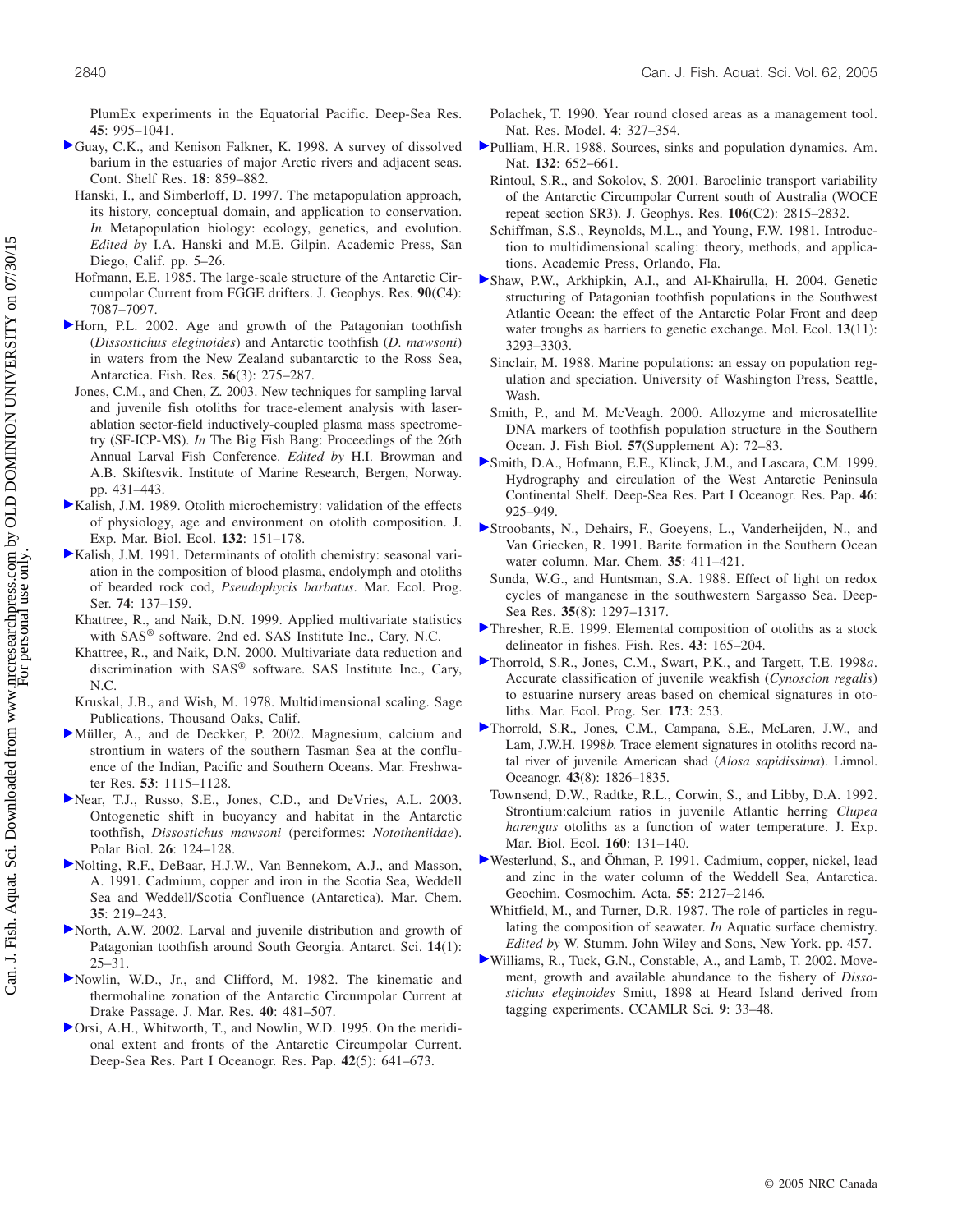#### **This article has been cited by:**

- 1. Y Amano, M Kuwahara, T Takahashi, K Shirai, K Yamane, H Amakawa, T Otake. 2013. Otolith elemental and Sr isotopic composition as a natal tag for Biwa salmon Oncorhynchus masou subsp. in Lake Biwa, Japan. *Aquatic Biology* **19**, 85-95. [[CrossRef\]](http://dx.doi.org/10.3354/ab00520)
- 2. Bilin Liu, Xinjun Chen, Yong Chen, Siquan Tian. 2013. Geographic variation in statolith trace elements of the Humboldt squid, Dosidicus gigas, in high seas of Eastern Pacific Ocean. *Marine Biology* . [[CrossRef\]](http://dx.doi.org/10.1007/s00227-013-2276-7)
- 3. AshfordJulian, DinnimanMichael, BrooksCassandra, AndrewsAllen H., HofmannEileen, CaillietGregor, JonesChristopher, RamannaNakul, GillandersBronwyn. 2012. Does large-scale ocean circulation structure life history connectivity in Antarctic toothfish (Dissostichus mawsoni)?. *Canadian Journal of Fisheries and Aquatic Sciences* **69**:12, 1903-1919. [[Abstract\]](http://dx.doi.org/10.1139/f2012-111) [\[Full Text\]](http://www.nrcresearchpress.com/doi/full/10.1139/f2012-111) [\[PDF](http://www.nrcresearchpress.com/doi/pdf/10.1139/f2012-111)] [[PDF Plus](http://www.nrcresearchpress.com/doi/pdfplus/10.1139/f2012-111)]
- 4. A. M. Sturrock, C. N. Trueman, A. M. Darnaude, E. Hunter. 2012. Can otolith elemental chemistry retrospectively track migrations in fully marine fishes?. *Journal of Fish Biology* **81**:10.1111/jfb.2012.81.issue-2, 766-795. [\[CrossRef](http://dx.doi.org/10.1111/j.1095-8649.2012.03372.x)]
- 5. Julian R. Ashford, Bettina A. Fach, Alexander I. Arkhipkin, Cynthia M. Jones. 2012. Testing early life connectivity supplying a marine fishery around the Falkland Islands. *Fisheries Research* **121-122**, 144-152. [[CrossRef\]](http://dx.doi.org/10.1016/j.fishres.2012.01.023)
- 6. Kodai Yamane, Kotaro Shirai, Yoshitomo Nagakura, Tsuguo Otake. 2012. Assessing the usefulness of otolith elemental compositions for evaluating the population structure of the Pacific herring Clupea pallasii in northern Japan. *Fisheries Science* **78**, 295-307. [\[CrossRef](http://dx.doi.org/10.1007/s12562-011-0466-0)]
- 7. C Longmore, CN Trueman, F Neat, EJ O'Gorman, JA Milton, S Mariani. 2011. Otolith geochemistry indicates life-long spatial population structuring in a deep-sea fish, Coryphaenoides rupestris. *Marine Ecology Progress Series* **435**, 209-224. [[CrossRef\]](http://dx.doi.org/10.3354/meps09197)
- 8. Julian Ashford, Rodolfo Serra, Juan Carlos Saavedra, Jaime Letelier. 2011. Otolith chemistry indicates large-scale connectivity in Chilean jack mackerel (Trachurus murphyi), a highly mobile species in the Southern Pacific Ocean. *Fisheries Research* **107**, 291-299. [\[CrossRef](http://dx.doi.org/10.1016/j.fishres.2010.11.012)]
- 9. Mary M. Nishimoto, Libe Washburn, Robert R. Warner, Milton S. Love, Georges L. Paradis. 2010. Otolith elemental signatures reflect residency in coastal water masses. *Environmental Biology of Fishes* **89**, 341-356. [\[CrossRef](http://dx.doi.org/10.1007/s10641-010-9698-6)]
- 10. Craig Longmore, Kate Fogarty, Francis Neat, Deirdre Brophy, Clive Trueman, Andrew Milton, Stefano Mariani. 2010. A comparison of otolith microchemistry and otolith shape analysis for the study of spatial variation in a deep-sea teleost, Coryphaenoides rupestris. *Environmental Biology of Fishes* **89**, 591-605. [\[CrossRef](http://dx.doi.org/10.1007/s10641-010-9674-1)]
- 11.DavidBrickmanDavid Brickman, JulianAshfordJ. Ashford, MarioLa MesaM. La Mesa, Bettina A.FachB.A. Fach, ChristopherJonesC. Jones, InigoEversonI. Everson. 2010. Testing early life connectivity using otolith chemistry and particletracking simulations. *Canadian Journal of Fisheries and Aquatic Sciences* **67**:8, 1303-1315. [[Abstract\]](http://dx.doi.org/10.1139/F10-065) [[Full Text](http://www.nrcresearchpress.com/doi/full/10.1139/F10-065)] [\[PDF\]](http://www.nrcresearchpress.com/doi/pdf/10.1139/F10-065) [\[PDF Plus\]](http://www.nrcresearchpress.com/doi/pdfplus/10.1139/F10-065)
- 12. Pia C. Schuchert, Alexander I. Arkhipkin, Alan E. Koenig. 2010. Traveling around Cape Horn: Otolith chemistry reveals a mixed stock of Patagonian hoki with separate Atlantic and Pacific spawning grounds. *Fisheries Research* **102**, 80-86. [[CrossRef\]](http://dx.doi.org/10.1016/j.fishres.2009.10.012)
- 13. Martin A. Collins, Paul Brickle, Judith Brown, Mark BelchierThe Patagonian Toothfish 227-300. [\[CrossRef](http://dx.doi.org/10.1016/B978-0-12-381015-1.00004-6)]
- 14. StevenCampanaSteven Campana, Randy J.BrownR.J. Brown, Kenneth P.SeverinK.P. Severin. 2009. Otolith chemistry analyses indicate that water Sr:Ca is the primary factor influencing otolith Sr:Ca for freshwater and diadromous fish but not for marine fish. *Canadian Journal of Fisheries and Aquatic Sciences* **66**:10, 1790-1808. [[Abstract\]](http://dx.doi.org/10.1139/F09-112) [[Full Text\]](http://www.nrcresearchpress.com/doi/full/10.1139/F09-112) [\[PDF](http://www.nrcresearchpress.com/doi/pdf/10.1139/F09-112)] [\[PDF Plus](http://www.nrcresearchpress.com/doi/pdfplus/10.1139/F09-112)]
- 15. Geoffrey Ian Veinott, T. Rex Porter, Lutz Nasdala. 2009. Using Mg as a Proxy for Crystal Structure and Sr as an Indicator of Marine Growth in Vaterite and Aragonite Otoliths of Aquaculture Rainbow Trout. *Transactions of the American Fisheries Society* **138**, 1157-1165. [\[CrossRef](http://dx.doi.org/10.1577/T08-184.1)]
- 16. J.A. Miller. 2009. The effects of temperature and water concentration on the otolith incorporation of barium and manganese in black rockfish Sebastes melanops. *Journal of Fish Biology* **75**:10.1111/jfb.2009.75.issue-1, 39-60. [[CrossRef\]](http://dx.doi.org/10.1111/j.1095-8649.2009.02262.x)
- 17. Alexander I. Arkhipkin, Pia C. Schuchert, Leonid Danyushevsky. 2009. Otolith chemistry reveals fine population structure and close affinity to the Pacific and Atlantic oceanic spawning grounds in the migratory southern blue whiting (Micromesistius australis australis). *Fisheries Research* **96**, 188-194. [[CrossRef\]](http://dx.doi.org/10.1016/j.fishres.2008.11.002)
- 18. Benjamin I.RuttenbergB.I. Ruttenberg, Scott L.HamiltonS.L. Hamilton, Robert R.WarnerR.R. Warner. 2008. Spatial and temporal variation in the natal otolith chemistry of a Hawaiian reef fish: prospects for measuring population connectivity. *Canadian Journal of Fisheries and Aquatic Sciences* **65**:6, 1181-1192. [[Abstract\]](http://dx.doi.org/10.1139/F08-052) [\[Full Text](http://www.nrcresearchpress.com/doi/full/10.1139/F08-052)] [\[PDF](http://www.nrcresearchpress.com/doi/pdf/10.1139/F08-052)] [\[PDF Plus](http://www.nrcresearchpress.com/doi/pdfplus/10.1139/F08-052)]
- 19. M.E. Oliva, I. Fernández, C. Oyarzún, C. Murillo. 2008. Metazoan parasites of the stomach of Dissostichus eleginoides Smitt 1898 (Pisces: Notothenidae) from southern Chile: A tool for stock discrimination?. *Fisheries Research* **91**, 119-122. [[CrossRef\]](http://dx.doi.org/10.1016/j.fishres.2007.11.012)